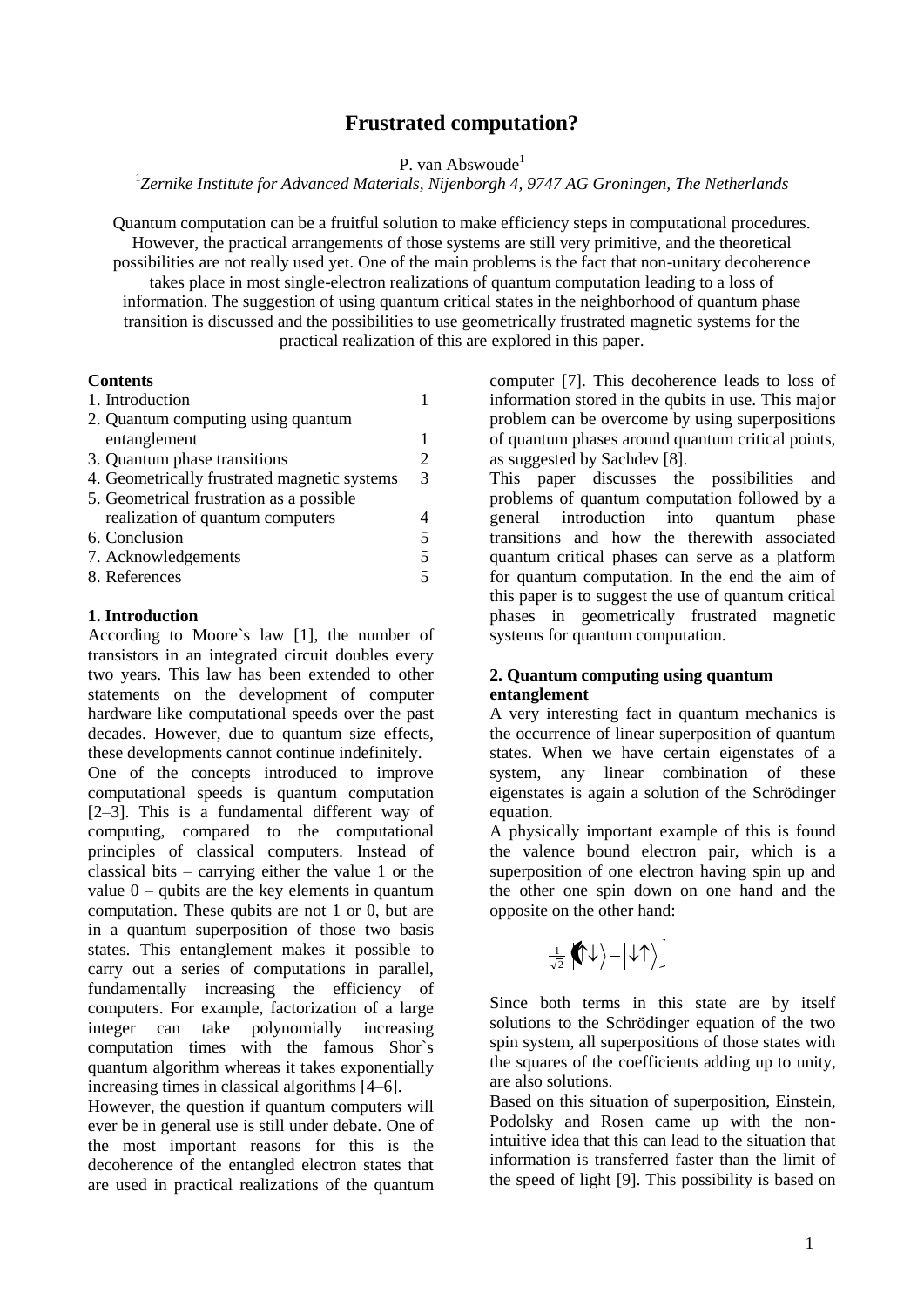the fact that in the abovementioned state, the electrons are entangled, i.e. their respective states are not anymore independent of the state of the other. Because  $|\uparrow\downarrow\rangle$  and  $|\downarrow\uparrow\rangle$  are the measurable states of the system, measuring of the spin state of one of the two electrons leads to a collapse of the wave function of the two electron system and dictates the outcome of the measurement of the spin state of the other electron; irrespective of the location of that electron. This is also called the non-local nature of quantum mechanics. Applications of this concept can be found in e.g. quantum encryption and communication [10–11].

An application of quantum superposition which is less developed in experimental settings is quantum computation. In a classical computer, calculations are carried out on bits that are in a certain state (0 or 1). However, in a quantum computer, qubits (for quantum bit) take the place of bits. Those quantum bits are not in a certain basis state, but in a quantum superposition of those states. Therefore, infinitely many possible states are represented by one single qubit. Several calculations can be carried out in parallel, using quantum entanglement. After the algorithmic steps, a collapse of the wave function takes place. Performing this procedure on many identical quantum systems simultaneously gives a distribution over the possible outcomes from which the coefficients of the actual wave function after application of the algorithm can be deduced. From the change of the coefficients with respect to the original state of the system, a lot more information can be deduced than from calculations on classical bits.

An algorithm of much interest is Shor`s algorithm to factorize integers [4]. In classical computers, the times needed for this factorization increases exponentially with the number size. Shor`s algorithm allows the factorization with only polynomial increase of the computational time. In this algorithm, only the most crucial step in the factorization process is done by quantum computation. From the distribution of the outcomes of the measurements, the prime factors can be calculated.

The experimental realizations of quantum computational systems are mostly based on solid state systems in which the state is effectively that of single electrons. An example of such a realization is a quantum dot [12]. In this experimental setup, the spin of the excess electron

in a quantum dot is the information carrier of the qubit. Loss and Di Vicenzo proposed detailed suggestions for the realization of quantum gates in such systems [12].

An important characteristic of those systems is that they rely on the coherence of the states of single electrons. However, typical coherence times are often of the same order of magnitude as the clock times of the calculations that are performed and therefore this decoherence introduces errors in the calculations that are not acceptable. The decoherence processes are nonreproducible and information carried in the system is lost. A solution for this problem is proposed by Subir Sachdev [8]. This solution is based on the use of systems that are in quantum critical states.

# **3. Quantum phase transitions**

A classical phase transition occurs when the free energy of a system changes not-analytically [13]. A well-known example is the phase diagram of water showing lines in p,T-space at which the transitions between the solid, liquid and gaseous phases take place; for example the boiling temperature of water is pressure-dependent. A classical critical point is the point after which the phases are no longer distinguishable; above the critical point of water, the densities of the liquid and gas are the same. Also changes in magnetic behavior of solids are classical phase transitions. Phase transitions are the consequence of a versatile interplay between the two components of the free energy: enthalpy and entropy. As a consequence of this, non-zero changes of the entropy are needed and classical phase transitions cannot happen at zero temperature. However, some quantum systems can have non-zero entropy at zero temperature and in those cases we have quantum phase transitions [14].

An example of a quantum phase transition Sachdev comes up with, is that of a square lattice with bosons, with a occupancy  $f=1$  [8]. That means that for every site in the lattice, there is exactly one boson. This systems can be in two phases at zero temperature. One is the superfluid state in which the bosons are randomly distributed over the lattice sites. The other phase – which occurs when a potential is applied – is an insulating state in which all lattice points have an occupancy of exactly one boson. Both states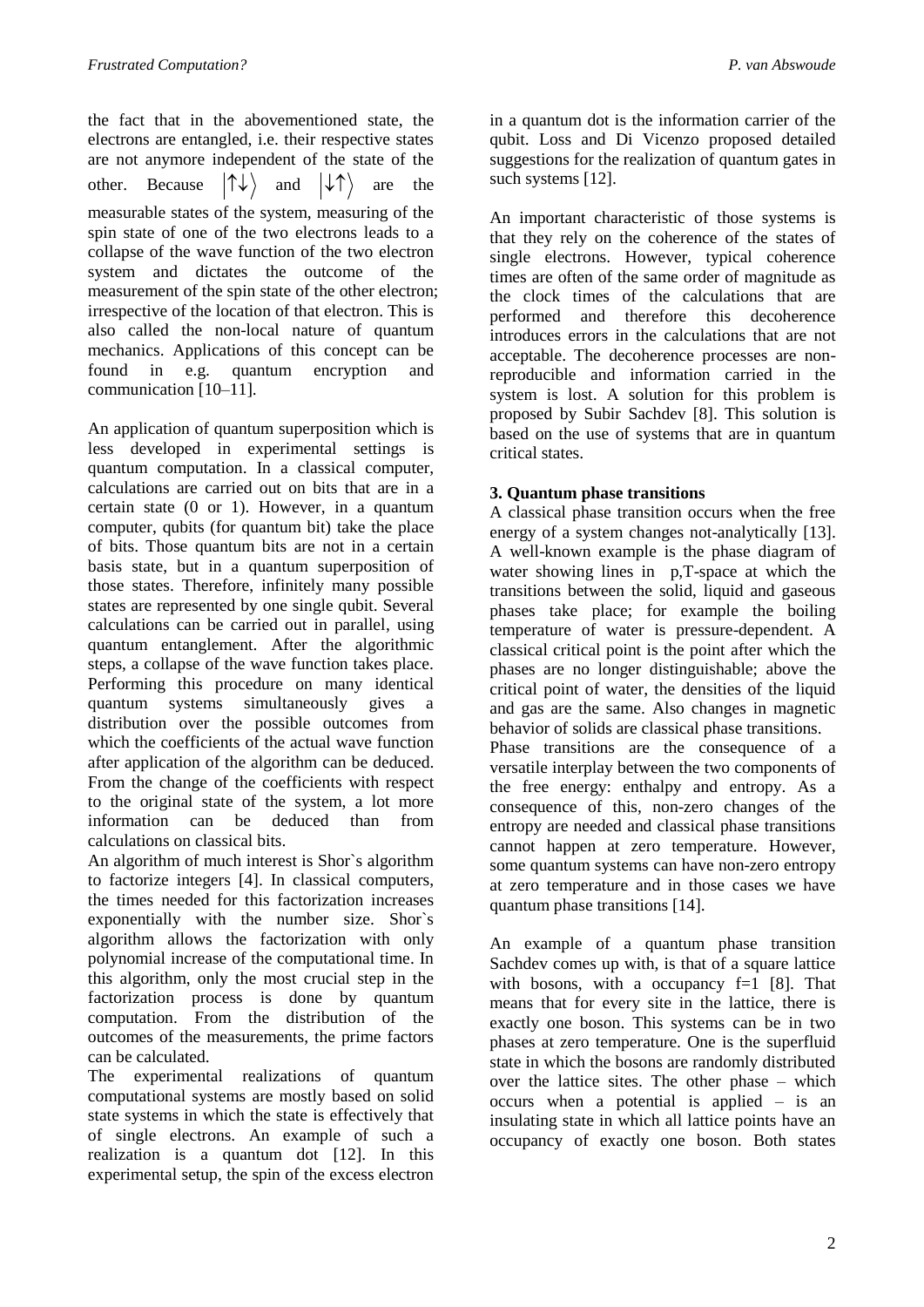

*Figure 1: System of bosons in a square lattice in the superfluid phase (top) and the insulating phase (bottom); reprinted from [9].*

mentioned are depicted in Figure 1. Since the superfluid phase has a fundamentally higher conductivity than the insulating state, measurement of the conductivity is a good measurement for the phase of the system.

The quantum phase transition takes place at a certain quantum critical point  $g = g_c$ . As can be understood from the discussion, this  $g_c$  occurs at zero temperature. When a finite temperature is added to the system, a so-called quantum critical phase occurs in which the tuning parameter has to differ substantially from the critical value in order to have the system ultimately in one of the two phases, as can be seen in the phase diagram in



*Figure 2: Phase diagram of the boson on square lattice; reprinted from [9].*

Figure 2. The quantum critical region is cut off on the upper part of the phase diagram when temperatures are reached for which kT is larger than the energies which are responsible for the different phases [15]. Experimental evidence of the existence of such a quantum critical phase appearing in  $YbRh_2Si_2$  can be found in [16].

Sachdev suggests that those systems of entangled quantum phases in quantum critical phases can be used to make quantum computers possible. The read-out of such systems can be done by measuring certain characteristic transport properties of the system, for example the electrical conductivity of the boson system described above. The measurement should take place after the computational manipulations are carried out on the state. However, this arrangement is not realized to date.

#### **4. Geometrically frustrated magnetic systems**

One class of materials exhibiting quantum phase transitions are those with geometrical magnetic frustration. There are a lot of materials showing ferromagnetic or antiferromagnetic behavior; corresponding to their tendency to have a parallel respectively antiparallel alignment of the unpaired electron spins of their atoms. However, when we consider the case of antiferromagnetic behavior in a lattice in which there are three spins interacting and we only consider nearest neighbor interaction, when the first two spins are aligned antiferromagnetically, the third spin cannot "choose" with which it should align and the phenomenon of *geometrical frustration* comes into sight [17–18]. See Figure 3. The same occurs in three dimensions when considering a tetrahedral structure in which all the spins interact antiferromagnetically.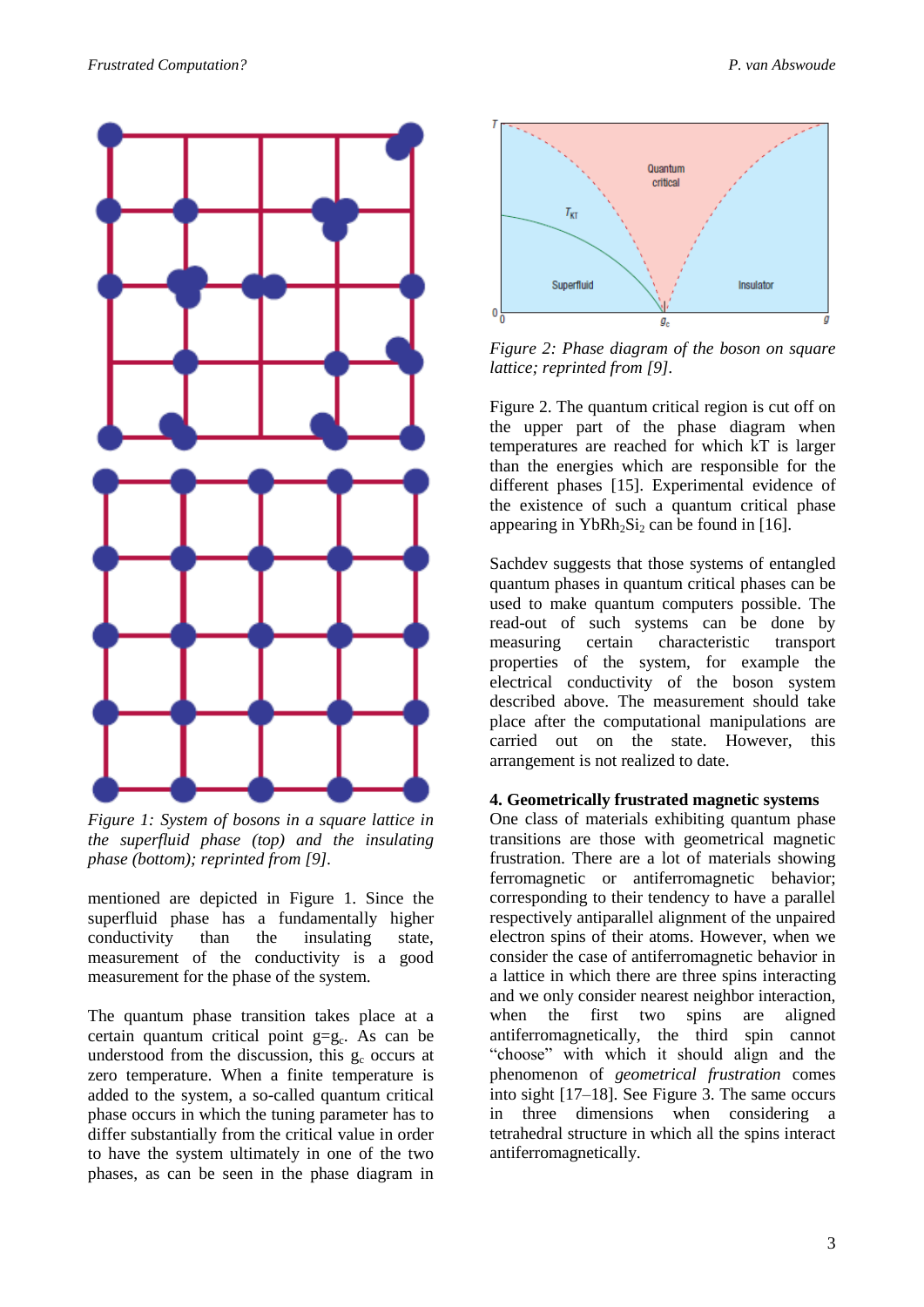

*Figure 3. Geometric frustration in a 2D triangular lattice (top) and a 3D tetrahedron (bottom); reprinted from [17].*

The most common way of realizing a material with geometrical frustration, are the so-called pyrochlores which are materials with the general formula  $ABO_3$  or  $A_2B_2O_7$  in which the A and B ions both have tetragonal sublattices, so they show frustration when A or B is antiferromagnetic. Among this class of materials we find a lot of different properties like ferroelectricity, superconductivity and spin ices and spin glasses [19]. Those systems are called spin-ices because they resemble the entropy-inducing geometry of water ice crystals at zero temperature.

Another common realization of geometric frustration occurs in systems where effective layers of antiferromagnetic centers appear. A nice example is the stacked material  $CuFeO<sub>2</sub>$  with triangular 2D lattices of magnetically interacting  $Fe<sup>3+</sup>$  ions separated by Cu/O layers [17]. This system is depicted in Figure 4.

The consequence of geometrical frustration in magnetic systems is that there is not a single ground state, but the ground state is macroscopically degenerate. This statement implies that such a system always has a non-zero entropy; even at zero temperature, which is classically in contradiction with the third law of thermodynamics. Therefore quantum phase transitions are expected to be observed between a variety of interesting peculiar phases in geometrically frustrated magnetic systems.



*Figure 4: CuFeO2, a compound with a triangular 2D lattice of Fe3+ ions; reprinted from [17].*

# **5. Geometrical frustration as a possible realization of quantum computers**

As was explained in section 3, Sachdev introduced the possibility to use quantum critical phases of systems to make quantum computational systems. These systems are expected to be much more stable and inert with respect to non-unitary decoherence mechanisms. This gives cause to introduce the idea of geometrically frustrated magnetic systems as the platform for the needed quantum critical phases. The advantage of this idea is that the frustrated systems needed for this setup are relatively easily accessible and a lot of research into them is done at the moment. It seems to be worthwhile to put effort in experiments to explore the possibilities mentioned before. However, not too much should be expected in the nearby future from this technique. There is still a lot to learn about the exact properties of the versatile systems showing geometric frustration. An example can be found in [20], where they experimentally found phases of the geometrically frustrated magnetic material  $Cs<sub>2</sub>CuBr<sub>4</sub>$  that were not expected from theoretical calculations. To control and manipulate those phases is even one step further than understanding them. The next step is to have more fundamental